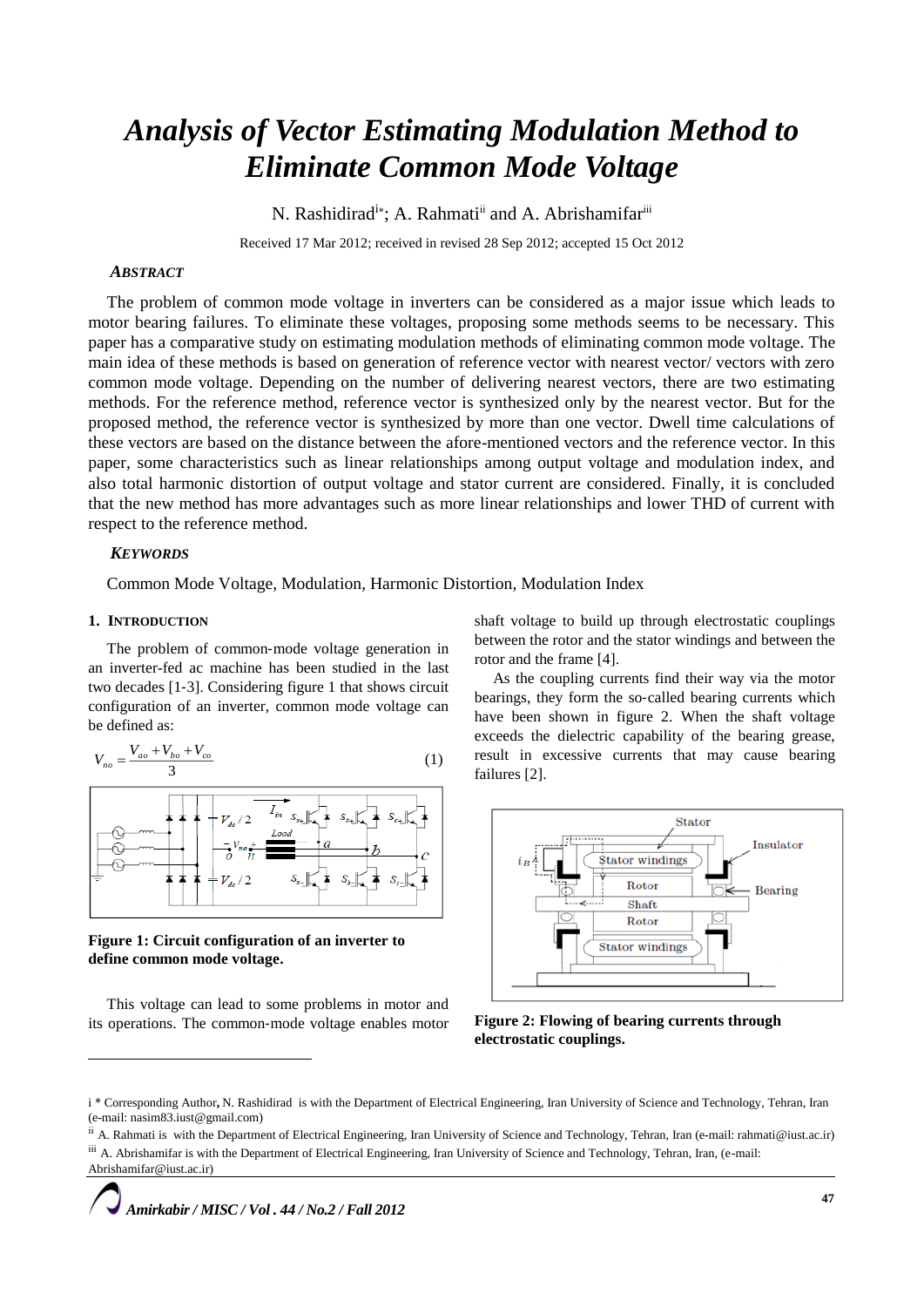To reduce this voltage there are different solutions. Some solutions are based on additional hardware, like filters and other solutions are based on advanced modulation strategies which avoid the generation of common mode voltages. Among them SVM, due to its simplicity in hardware, software and reducing common mode voltage is more popular [4‐5].

## **2. CONVENTIONAL SVM ALGORITHM**

Since there are n distinct switching states for each phase of an n-level inverter, the total number of switching states is  $n^3$  (which are the three-phase voltages in the *abc* frame). In this format each switching state is represented by  $(i, j, k) \in [0, 1, \ldots, n-1]$  and can define appropriate connection of switches of the three phases.

A set of balanced three-phase voltages in *abc* frame can be transformed into a two-dimensional  $\alpha\beta$  complex frame by the following transformation:

$$
\begin{bmatrix} v_{\alpha} \\ v_{\beta} \end{bmatrix} = \begin{bmatrix} 1 & -1/2 & -1/2 \\ 0 & \sqrt{3}/2 & -\sqrt{3}/2 \end{bmatrix} \begin{bmatrix} v_{\alpha} \\ v_{\beta} \\ v_{c} \end{bmatrix}
$$
 (2)

Applying this transformation, the switching voltage vectors in the  $\alpha\beta$  plane, form an (n-1) layer hexagon centered at the origin of the  $\alpha\beta$  plane and also n zero voltage vectors at the origin.



**Figure 3: Representation of space voltage vectors of**  an n-level inverter in  $_{\alpha\beta}$  plane.

The hexagon is divided into six 60 degrees sectors and each sector includes  $(n-1)^2$  triangles.

Projection of three-phase reference voltages into the new plane is a vector called the reference voltage vector, *Vref* . This voltage has a constant magnitude and rotates counterclockwise with a constant angular frequency.

The SVM method is a discrete type of modulation technique. By this method, the reference vector is synthesized by the time average of a number of appropriate voltage vectors.

When the reference vector is located in one sector, it will lie in a specified triangle. As shown in figure 4, each triangle is formed by the three switching vectors adjacent to it. Therefore, these vectors are the best set of vectors to synthesize the reference vector which lies in the triangle. Therefore, the dwell times of the switching voltage vectors adjacent to the reference vector of an n-level inverter can be calculated as:

$$
p_j T_j + p_{j,1} T_{j,1} + p_{j,2} T_{j,2} = V_{ref} T_S \tag{3}
$$

$$
T_j + T_{j,1} + T_{j,2} = T_S \tag{4}
$$

$$
V_{ref} = |V_{ref}|e^{j\theta} , \quad \theta = \angle V_{ref}
$$
 (5)

$$
m = \frac{2}{\sqrt{3}} \frac{|V_{ref}|}{V_{dc}}
$$
 (6)

where  $T<sub>S</sub>$  is the switching period, m is the modulation index,  $p_j$ ,  $p_{j,1}$  and  $p_{j,2}$  are the three voltage vectors adjacent to the reference vector, and  $T_j$ ,  $T_{j,1}$  and  $T_{j,2}$  are the calculated duty cycles of the voltage vectors, respectively [9].



**Figure 4: First sector of the space vectors of an n-level inverter.**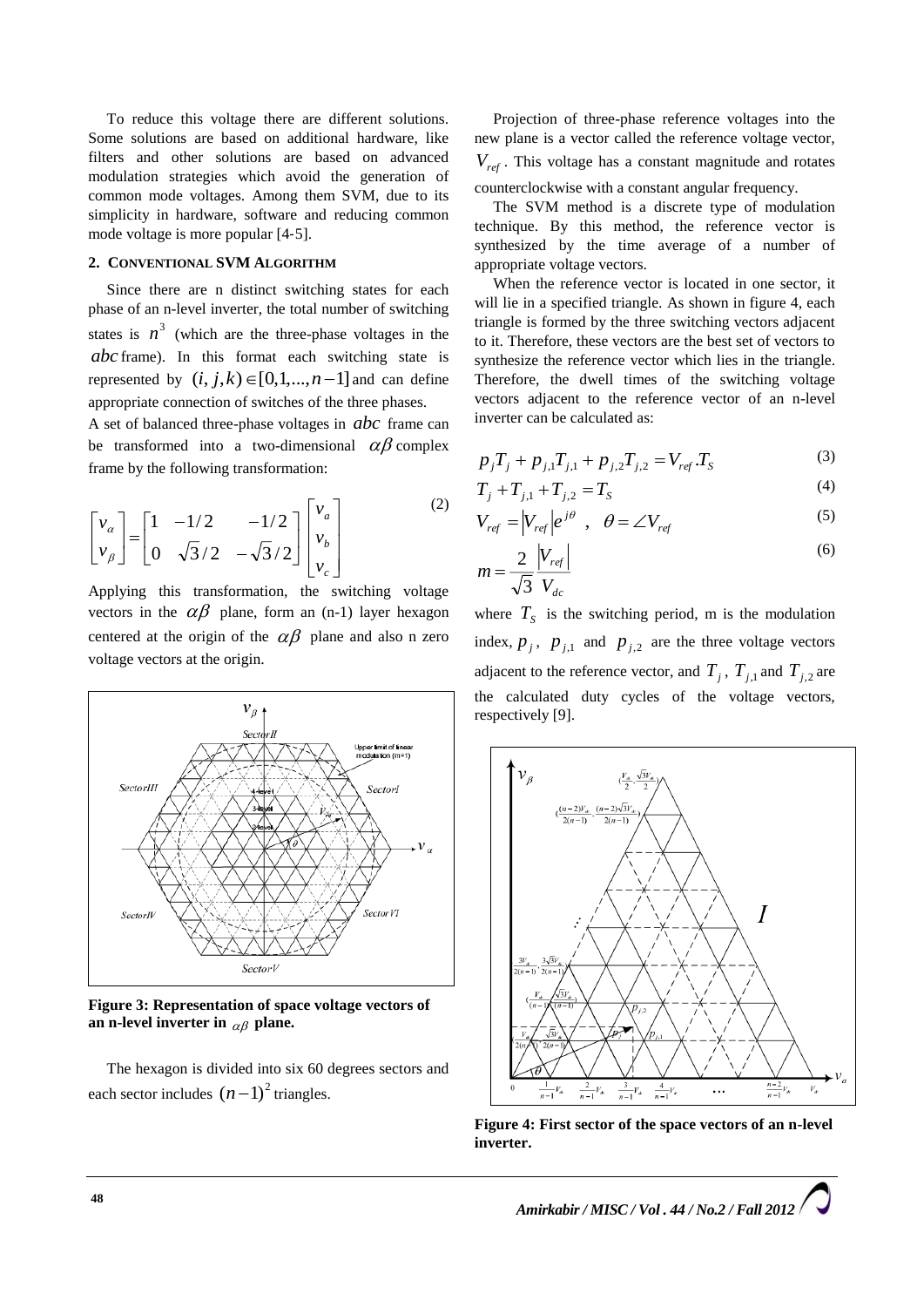Therefore, it can be concluded that calculations needed to synthesize the reference vector in the conventional SVM strategy can be classified into three steps.

The first step is based on identification of the sector and also the triangle in which the reference vector is located. The second step is to select the appropriate switching voltage vectors and finally the third step is to calculate dwell times of voltage vectors. Furthermore, as triangles change, the equations used for the calculations will be changed. In other words, each triangle has its own equations for calculation.

Therefore, as the number of levels of an inverter increases, the number of triangles and consequently the computations and also the complexity of calculations will increase. On the other hand, multilevel voltage source inverters offer several advantages compared to their conventional two-level inverters. In these inverters, by synthesizing several levels of dc voltages, the staircase output waveform is produced. The structure of this waveform will have lower total harmonic distortion which leads to a desired sinusoidal waveform. Achieving a higher output voltage and also a lower stress on power switches are other advantages of these inverters [6], [9].

As we know the problem of common mode voltage in multilevel inverters which had been found in conventional two level inverters can still be considered as a major issue which leads to motor bearing failure.

Therefore, proposing easier modulation methods based on space vector modulations to eliminate common mode voltage in multilevel inverters seems to be necessary.

### **3. VECTOR ESTIMATION METHODS**

In inverters with an odd number of levels there is always a middle level that is called zero level. Due to this level in inverters with an odd level, there are switching sates with zero common mode voltage. Therefore, one of the easiest modulation methods with simple calculations to eliminate common mode voltage is to deliver nearest zero common mode voltage vectors.

In the case of even level inverters, due to absence of switching states with zero common mode voltage, this strategy cannot be applied. Therefore, achieving elimination of common mode voltage in even level inverters is impossible. Figure 5 shows all zero common mode voltage vectors for a five level inverter. Since this estimation is based on restriction of voltage vectors, linear relationship will decrease [1, 8].



**Figure 5: Voltage vectors with zero common mode voltage for a five-level inverter.**

As it was mentioned, the number of switching states in a three phase n-level inverter will be  $n^3$ . Among these states, the number of voltage vectors in the space vector diagram will be calculated based on the following relations [7]:

$$
n_{V(n=1)} = 1\tag{7}
$$

further,

$$
n_{V(n)} = n_{V(n-1)} + 6(n-1) \tag{8}
$$

Therefore as shown in table 1, the number of voltage vectors with zero common mode voltage for a 5-level inverter is 19 vectors which have been shown in figure 5. TABLE 1

RELATIONS BETWEEN NUMBER OF VECTORS AND SWITCHING

| <b>STATES</b> |              |            |                         |
|---------------|--------------|------------|-------------------------|
|               | Number of    | Number of  | Number of               |
|               | Switching    | Voltage    | Voltage                 |
| n             | States in an | Vectors in | <b>Vectors</b>          |
|               | n-level      | an n-level | with $V_{\rm com=0}$ in |
|               | Inverter     | Inverter   | an n-level              |
|               |              |            | Inverter                |
|               |              |            |                         |
| 3             | 27           | 19         |                         |
| 5             | 125          | 61         | 19                      |
|               | 343          | 127        | 37                      |

In this paper, the proposed method which leads to eliminate common mode voltage is known as a reference method. In higher level inverters the number of vectors with zero common mode voltage will increase. This increment leads to decrease the error of the generated voltage with respect to the reference voltage [1]. Figure 6 shows fundamental voltage versus modulation index in a 3-level, 5-level, and 7-level inverter. Therefore, as shown the linear relationship will improve.

Although increasing the number of levels will improve the linear relationship between fundamental voltage and modulation index, it cannot be assumed as a solution to remove this disadvantage. Therefore, offering a method to improve the linear relationship and elimination of the common mode voltage seems to be necessary [8].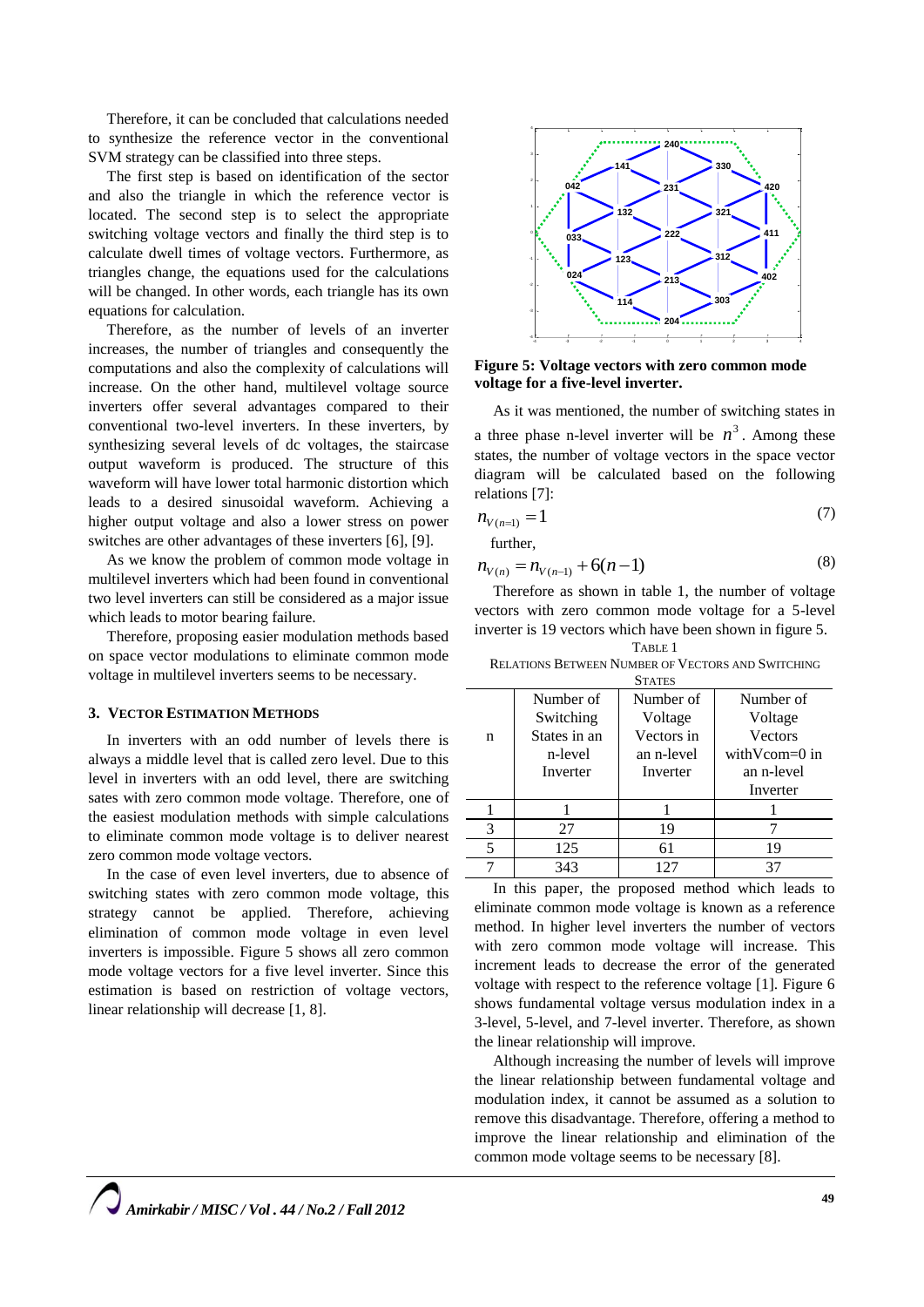

**Figure 6: Fundamental voltage versus modulation index in a (a) 3-level, (b) 5-level, (c) 7-level inverter.**

The main idea of the new vector estimating method is to deliver 2 or 3 nearest vectors to the reference vector. Identification of the nearest vectors can be achieved by comparison of calculated distances between the reference vector and each of the nearest vectors.

It should be noted that for the reference vector we have:

$$
V_{ref} = \text{Re}(V_{ref}) + j \,\text{Im}(V_{ref}) \tag{9}
$$

Furthermore, for each of the nearest vectors named as  $V_k$ , we have:

$$
V_k = \text{Re}(V_k) + j \,\text{Im}(V_k), \quad k = 1, 2, 3 \tag{10}
$$

In order to calculate the distances, the following equation is used:

$$
d_k = \sqrt{\left(\text{Re}(V_{ref}) - \text{Re}(V_k)\right)^2 + \left(\text{Im}(V_{ref}) - \text{Im}(V_k)\right)^2} \tag{11}
$$

To express the reference vector by these vectors dwell times of them are required. As we know, if one vector will be nearer to the reference vector, its dwell time will be longer. Furthermore, since for the nearest vectors method we have:

$$
T_1 + T_2 = T_S \tag{12}
$$

For the 3 nearest vectors method we also have:  

$$
T_1 + T_2 + T_3 = T_s
$$
 (13)

For a constant  $T_s$ , (depending on the switching frequency), by increasing one dwell time, the others will

decrease. Therefore, if the reference vector is very close to one of the estimated vectors (for example  $V_1$ ), it is expected that the dwell time(s) of the other vector(s) will be negligible.

In other words, in this method the distance between the reference vector and each vector has a reverse relation with its dwell time. Hence the equations for using 2 nearest vectors become:

$$
T_1 = \frac{d_2}{d_1 + d_2} \times T_S
$$
 (14)

$$
T_2 = \frac{d_1}{d_1 + d_2} \times T_s
$$
 (15)

And the equations for using the 3 nearest vectors are:

$$
T_1 = \frac{d_2 + d_3 - d_1}{d_1 + d_2 + d_3} \times T_S
$$
\n(16)

$$
T_2 = \frac{d_1 + d_3 - d_2}{d_1 + d_2 + d_3} \times T_s \tag{17}
$$

$$
T_3 = \frac{d_1 + d_2 - d_3}{d_1 + d_2 + d_3} \times T_5
$$
 (18)

where  $T_1$ ,  $T_2$  and  $T_3$  are the dwell times of the three nearest voltage vectors to the reference vector, and also  $d_1$ ,  $d_2$  and  $d_3$  are the distance between each vector and the reference vector.

Figure 7 shows the algorithm flowchart of the new estimation method (utilizing 2 nearest vectors). It is important to consider that selected values for a and b should be greater than the afore-mentioned nineteen distances.



**Figure 7: Algorithm flowchart of the new estimation method (utilizing 2 nearest vectors) for a five-level inverter.**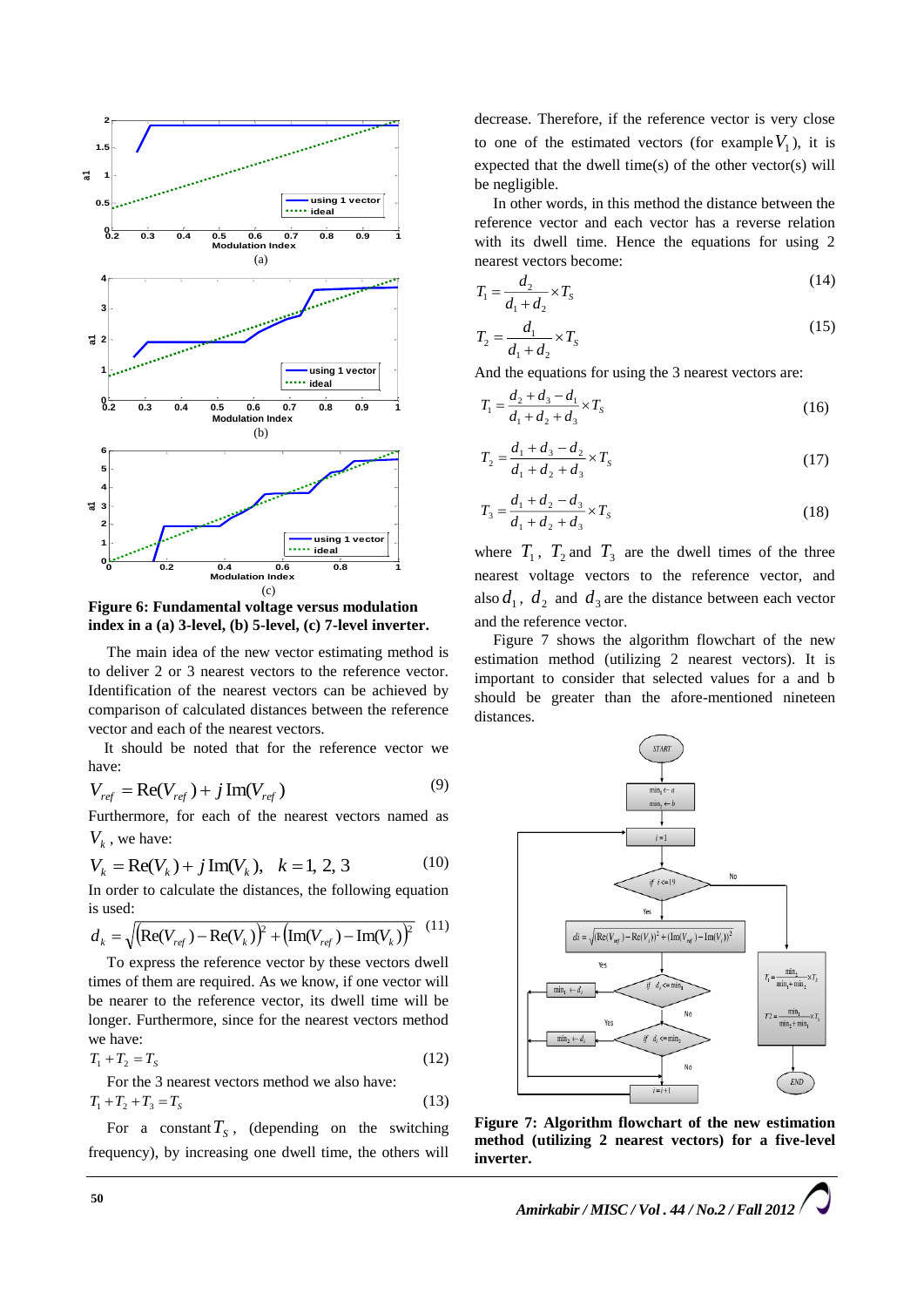## **4. SIMULATION RESULTS**

Figures 8 and 9 represent the phase voltages, line to line voltage, and common mode voltage in the five‐level inverter controlled respectively by the reference and the new (2 nearest vectors) estimation methods operating with a modulation index of m=.9 and fundamental frequency of 50Hz.

As expected, both of the estimation methods can eliminate the common mode voltage. But to have a better comparison, linear relationship and also THD will be studied in the next sections.





**Figure 8: (a) phase and common mode voltages, (b) line to line voltage in the 5-level inverter by the reference method.**





**Figure 9: (a) phase and common mode voltages, (b) line to line voltage in the 5-level inverter by the new estimation method.**

#### *A. Linear Relationship Comparison*

Figure 10 shows the comparison of fundamental voltage versus modulation index. Considering this figure it can be concluded that in the new modulation method, a better estimation of nearest voltage vectors will lead to a more linear relationship.

It should be noted that the proposed method with the three nearest vectors, in some ranges, has a negative slope. It means by increasing the modulation index in these ranges, fundamental voltage will decrease, which is assumed as a disadvantage. Therefore, using this method (three nearest vectors) is not recommended.

Furthermore, as is shown in figure 10, in the reference method the output voltage in the initial indexes is zero, which is undesired, while the proposed methods do not have this disadvantage.

## *B. THD Comparison*

In this section, total harmonic distortions generated by new and reference estimation methods have been compared. Considering figure 11, which shows this comparison, it can be concluded that in the reference estimation method THD is less than that of the new estimation method. Moreover, considering figure 12, which shows line to line voltage spectrums, it can be concluded that in the new estimation method, the spectrum of line to line voltage has more high frequency components comparing with the reference method.



**Figure 10: Comparison of fundamental voltage (a1) versus modulation index (m).**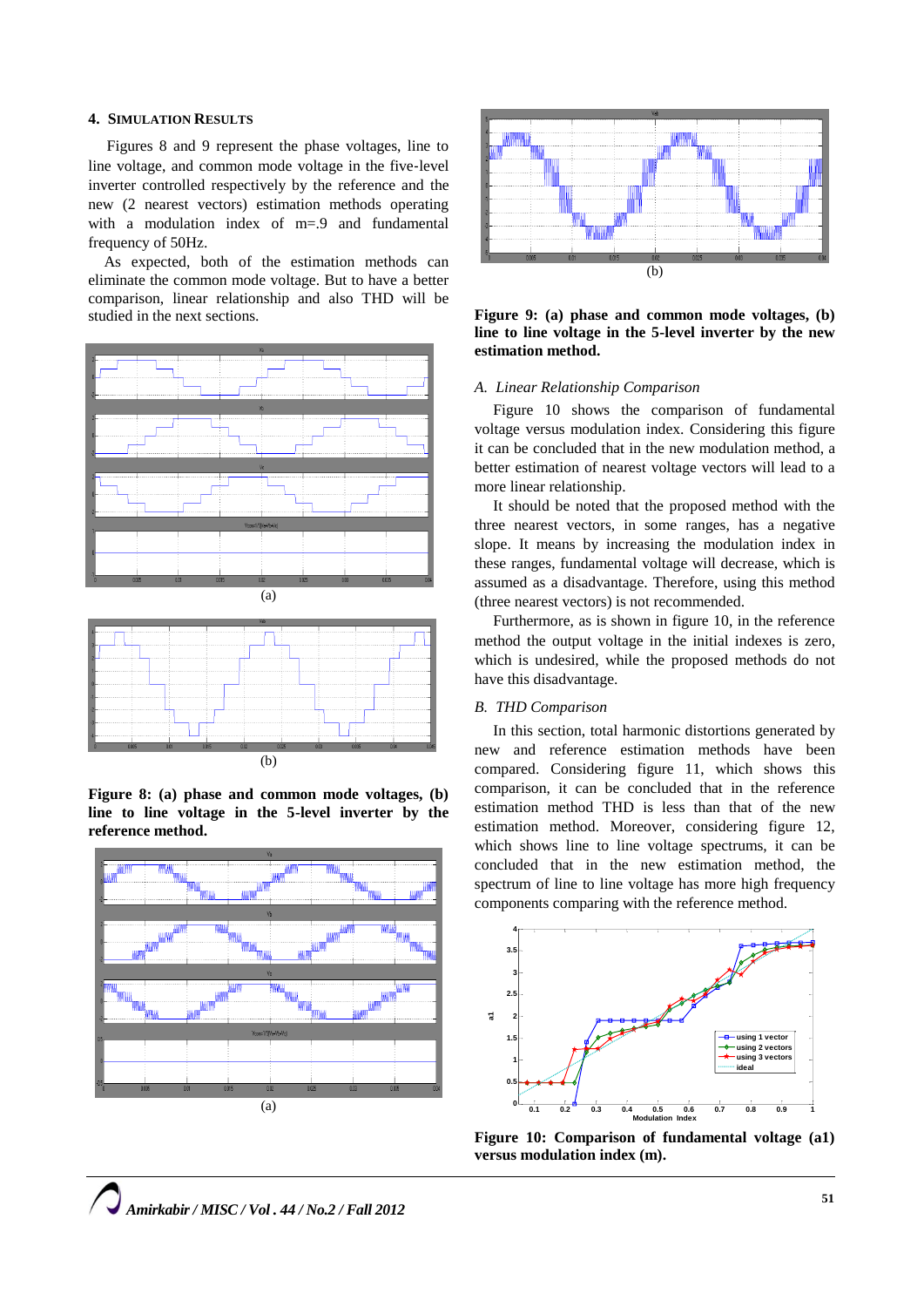

**Figure 11: Comparison of total harmonic distortion (THD) versus modulation index (m) .**

Appearance of these high frequency components can have an important role in THD comparison of stator currents. Figure 13 shows current spectrums for new and reference estimation methods. As shown in this figure, THD of stator current in the new estimation modulation method is less than that of the reference method.



**Figure 12: Comparison of line to line voltage spectrum (a) in the reference estimation method and (b) in the new estimation method.**



**Figure 13: Comparison of current spectrum (a) in the reference estimation method and (b) in the new estimation method.**

## **5. CONCLUSION**

In this paper, two estimation modulation methods to eliminate common mode voltage have been compared. The difference between these methods is based on the number of delivering nearest voltage vectors. In this paper, to have a comparative study among these methods and the reference method some characteristics such as linear relationship and also total harmonic distortion have been considered.

In the new modulation method better estimation has led to decrement of the error of the generated voltage and improvement in linear relationship. Furthermore, because of high frequency components of the voltage spectrum, THD of stator current for the new method will be less than that of the reference one. Finally, it can be concluded that the new modulation method has more advantages such as a more linear relationship and a lower THD of current compared to the reference method.

### **6. ACKNOWLEDGMENT**

The author gratefully acknowledges Dr. M. Arasteh for his work on the original version of this document.